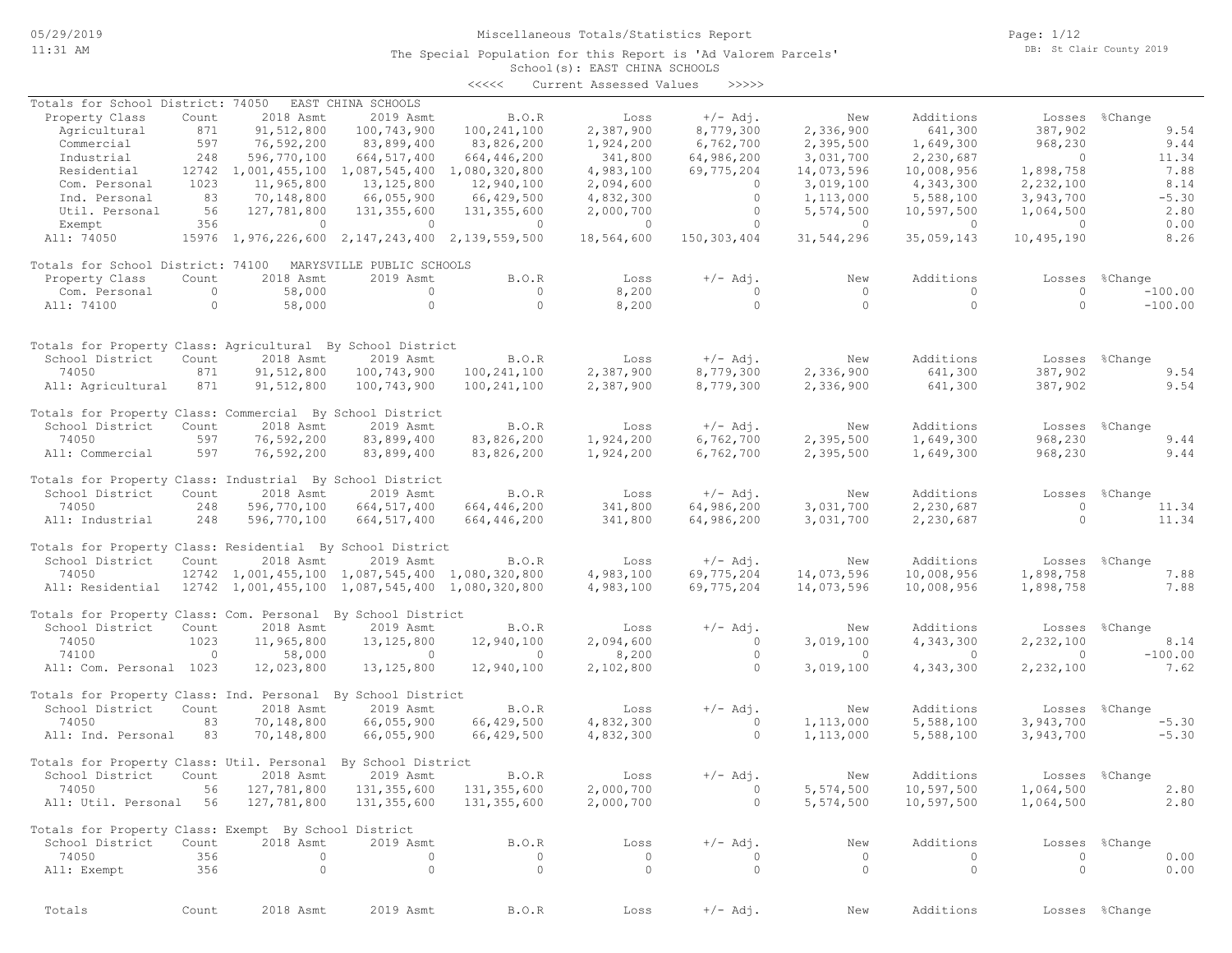05/29/2019 11:31 AM

## Miscellaneous Totals/Statistics Report

Page: 2/12 DB: St Clair County 2019

| Current Assessed Values<br><<<<<br>>>>>>                         |       |             |             |                                                  |            |             |            |            |            |      |
|------------------------------------------------------------------|-------|-------------|-------------|--------------------------------------------------|------------|-------------|------------|------------|------------|------|
| Real                                                             |       |             |             | 14,458 1,766,330,200 1,936,706,100 1,928,834,300 | 9,637,000  | 150,303,404 | 21,837,696 | 14,530,243 | 3,254,890  | 9.20 |
| Personal                                                         | 1,162 | 209,954,400 | 210,537,300 | 210,725,200                                      | 8,935,800  |             | 9,706,600  | 20,528,900 | 7,240,300  | 0.37 |
| Real & Personal 15,620 1,976,284,600 2,147,243,400 2,139,559,500 |       |             |             |                                                  | 18,572,800 | 150,303,404 | 31,544,296 | 35,059,143 | 10,495,190 | 8.26 |
| Exempt                                                           | 356   |             |             |                                                  |            |             |            |            |            | 0.00 |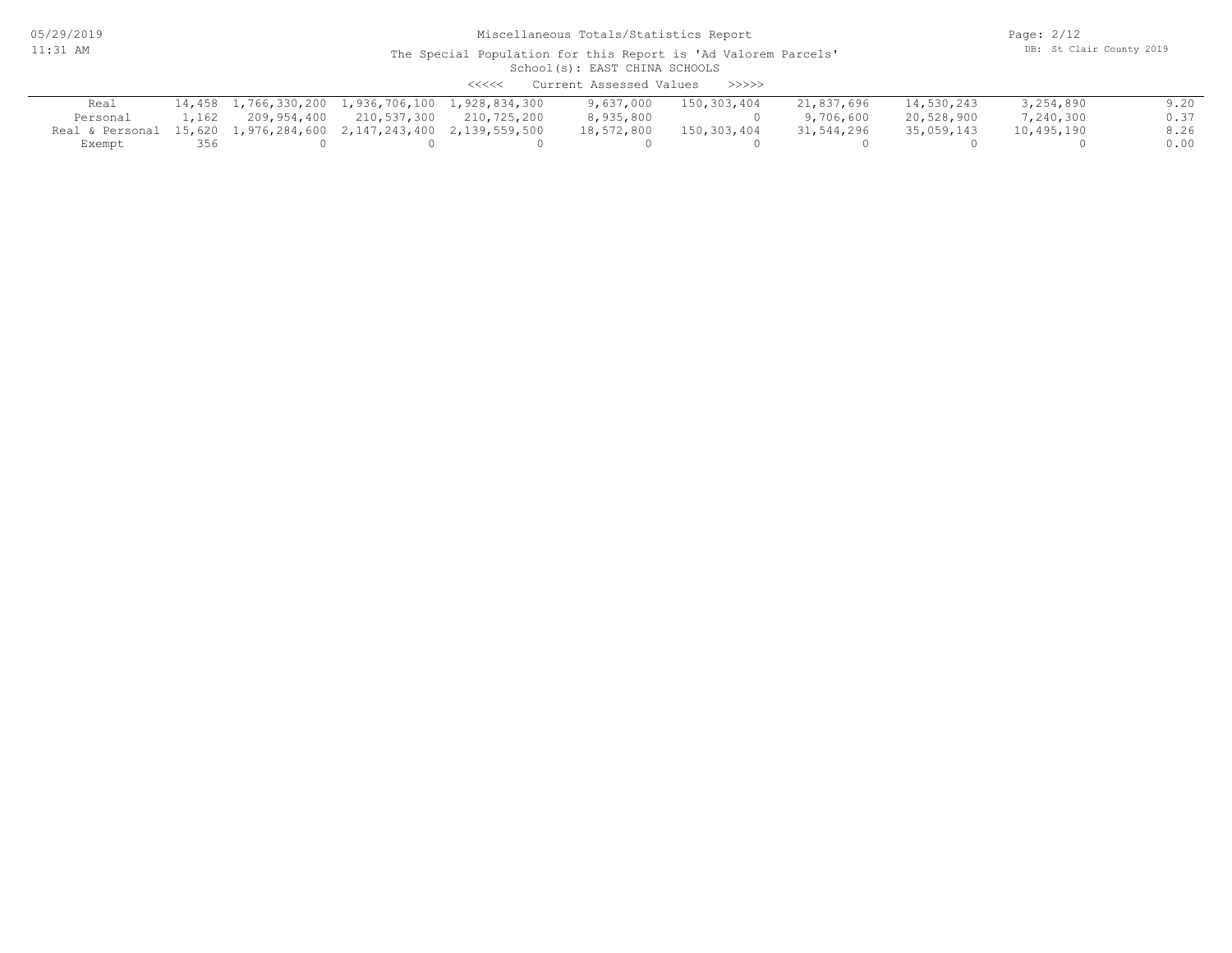05/29/2019

### 11:31 AM

Miscellaneous Totals/Statistics Report

#### School(s): EAST CHINA SCHOOLS The Special Population for this Report is 'Ad Valorem Parcels'

<<<<< S.E.V., Taxable and Capped Values >>>>>

| Totals for School District: 74050                                                                                    |                |                     | EAST CHINA SCHOOLS        |                                                                                                                                     |               |                |                |                                                                                                                                                                                                                                                                                                                                    |                |                |
|----------------------------------------------------------------------------------------------------------------------|----------------|---------------------|---------------------------|-------------------------------------------------------------------------------------------------------------------------------------|---------------|----------------|----------------|------------------------------------------------------------------------------------------------------------------------------------------------------------------------------------------------------------------------------------------------------------------------------------------------------------------------------------|----------------|----------------|
| Property Class                                                                                                       | Count          | 2018 SEV            | Fin SEV                   | 2019 SEV                                                                                                                            | 2018 Tax      | Fin Tax        | 2019 Tax       | BOR Tax                                                                                                                                                                                                                                                                                                                            | 2019 Cap       | 2019 MCAP      |
| Agricultural                                                                                                         | 871            | 91,512,800          | 91,069,344                | 100, 241, 100                                                                                                                       | 67,818,374    | 67,409,526     | 70,383,342     | 69,900,396                                                                                                                                                                                                                                                                                                                         | 69,680,509     | 69,301,529     |
| Commercial                                                                                                           | 597            | 76,592,200          | 75,765,500                | 83,826,200                                                                                                                          | 64,788,151    | 63,769,495     | 66,805,093     | 66,737,493                                                                                                                                                                                                                                                                                                                         | 67,051,795     | 66,984,195     |
| Industrial                                                                                                           | 248            | 596,770,100         | 596,749,000               | 664,446,200                                                                                                                         | 555,787,967   | 555,766,867    | 571,387,224    | 571,387,224                                                                                                                                                                                                                                                                                                                        | 571,403,238    | 571,403,238    |
| Residential                                                                                                          | 12742          | 1,001,455,100       | 999,803,910               | 1,080,320,800                                                                                                                       | 837,832,349   | 836, 319, 567  | 880, 294, 105  | 874, 449, 543                                                                                                                                                                                                                                                                                                                      | 871,906,538    | 866,894,128    |
| Com. Personal                                                                                                        | 1023           | 11,965,800          | 11,964,500                | 12,940,100                                                                                                                          | 11,965,800    | 11,964,500     | 13, 125, 800   | 12,940,100                                                                                                                                                                                                                                                                                                                         | 13,125,800     | 12,940,100     |
| Ind. Personal                                                                                                        | 83             | 70,148,800          | 70,345,700                | 66,429,500                                                                                                                          | 70,148,800    | 70,345,700     | 66,055,900     | 66,429,500                                                                                                                                                                                                                                                                                                                         | 66,055,900     | 66,429,500     |
| Util. Personal                                                                                                       | 56             | 127,781,800         | 127,798,500               | 131,355,600                                                                                                                         | 127,674,345   | 127,691,045    | 131,355,600    | 131,355,600                                                                                                                                                                                                                                                                                                                        | 131,359,632    | 131, 359, 632  |
| Exempt                                                                                                               | 356            | $\overline{0}$      | $\overline{0}$            | $\sim$ 0 $\sim$ 0 $\sim$ 0 $\sim$                                                                                                   | $\sim$ 0      | $\overline{0}$ | $\sim$ 0       | $\overline{a}$ and $\overline{a}$ and $\overline{a}$ and $\overline{a}$ and $\overline{a}$ and $\overline{a}$ and $\overline{a}$ and $\overline{a}$ and $\overline{a}$ and $\overline{a}$ and $\overline{a}$ and $\overline{a}$ and $\overline{a}$ and $\overline{a}$ and $\overline{a}$ and $\overline{a}$ and $\overline{a}$ and | $\overline{0}$ | $\overline{0}$ |
| All: 74050                                                                                                           |                |                     |                           | 15976 1,976,226,600 1,973,496,454 2,139,559,500 1,736,015,786 1,733,266,700 1,799,407,064 1,793,199,856 1,790,583,412 1,785,312,322 |               |                |                |                                                                                                                                                                                                                                                                                                                                    |                |                |
| Totals for School District: 74100                                                                                    |                |                     | MARYSVILLE PUBLIC SCHOOLS |                                                                                                                                     |               |                |                |                                                                                                                                                                                                                                                                                                                                    |                |                |
| Property Class                                                                                                       | Count          | 2018 SEV            | Fin SEV                   | 2019 SEV                                                                                                                            | 2018 Tax      | Fin Tax        | 2019 Tax       | BOR Tax                                                                                                                                                                                                                                                                                                                            | 2019 Cap       | 2019 MCAP      |
| Com. Personal                                                                                                        | $\overline{0}$ | 58,000              | 58,000                    | $\circ$                                                                                                                             | 58,000        | 58,000         | $\circ$        | $\circ$                                                                                                                                                                                                                                                                                                                            | $\Omega$       | $\circ$        |
| All: 74100                                                                                                           | $\circ$        | 58,000              | 58,000                    | $\circ$                                                                                                                             | 58,000        | 58,000         | $\overline{0}$ | $\circ$                                                                                                                                                                                                                                                                                                                            | $\circ$        | $\circ$        |
|                                                                                                                      |                |                     |                           |                                                                                                                                     |               |                |                |                                                                                                                                                                                                                                                                                                                                    |                |                |
| Totals for Property Class: Agricultural By School District                                                           |                |                     |                           |                                                                                                                                     |               |                |                |                                                                                                                                                                                                                                                                                                                                    |                |                |
| School District                                                                                                      | Count          | 2018 SEV            | Fin SEV                   | 2019 SEV                                                                                                                            | 2018 Tax      | Fin Tax        | 2019 Tax       | BOR Tax                                                                                                                                                                                                                                                                                                                            | 2019 Cap       | 2019 MCAP      |
| 74050                                                                                                                | 871            | 91,512,800          | 91,069,344                | 100, 241, 100                                                                                                                       | 67,818,374    | 67,409,526     | 70,383,342     | 69,900,396                                                                                                                                                                                                                                                                                                                         | 69,680,509     | 69,301,529     |
| All: Agricultural                                                                                                    | 871            | 91,512,800          | 91,069,344                | 100,241,100                                                                                                                         | 67,818,374    | 67,409,526     | 70,383,342     | 69,900,396                                                                                                                                                                                                                                                                                                                         | 69,680,509     | 69,301,529     |
| Totals for Property Class: Commercial By School District                                                             |                |                     |                           |                                                                                                                                     |               |                |                |                                                                                                                                                                                                                                                                                                                                    |                |                |
| School District                                                                                                      | Count          | 2018 SEV            | Fin SEV                   | 2019 SEV                                                                                                                            | 2018 Tax      | Fin Tax        | 2019 Tax       | BOR Tax                                                                                                                                                                                                                                                                                                                            | 2019 Cap       | 2019 MCAP      |
| 74050                                                                                                                | 597            | 76,592,200          | 75,765,500                | 83,826,200                                                                                                                          | 64,788,151    | 63,769,495     | 66,805,093     | 66,737,493                                                                                                                                                                                                                                                                                                                         | 67,051,795     | 66,984,195     |
| All: Commercial                                                                                                      | 597            | 76,592,200          | 75,765,500                | 83,826,200                                                                                                                          | 64,788,151    | 63,769,495     | 66,805,093     | 66,737,493                                                                                                                                                                                                                                                                                                                         | 67,051,795     | 66,984,195     |
| Totals for Property Class: Industrial By School District                                                             |                |                     |                           |                                                                                                                                     |               |                |                |                                                                                                                                                                                                                                                                                                                                    |                |                |
| School District                                                                                                      | Count          | 2018 SEV            | Fin SEV                   | 2019 SEV                                                                                                                            | 2018 Tax      | Fin Tax        | 2019 Tax       | BOR Tax                                                                                                                                                                                                                                                                                                                            | 2019 Cap       | 2019 MCAP      |
| 74050                                                                                                                | 248            | 596,770,100         | 596,749,000               | 664, 446, 200                                                                                                                       | 555,787,967   | 555,766,867    | 571,387,224    | 571,387,224                                                                                                                                                                                                                                                                                                                        | 571,403,238    | 571,403,238    |
| All: Industrial                                                                                                      | 248            | 596,770,100         | 596,749,000               | 664, 446, 200                                                                                                                       | 555, 787, 967 | 555,766,867    | 571,387,224    | 571,387,224                                                                                                                                                                                                                                                                                                                        | 571,403,238    | 571,403,238    |
| Totals for Property Class: Residential By School District                                                            |                |                     |                           |                                                                                                                                     |               |                |                |                                                                                                                                                                                                                                                                                                                                    |                |                |
| School District                                                                                                      | Count          | 2018 SEV            | Fin SEV                   | 2019 SEV                                                                                                                            | 2018 Tax      | Fin Tax        | 2019 Tax       | BOR Tax                                                                                                                                                                                                                                                                                                                            | 2019 Cap       | 2019 MCAP      |
| 74050                                                                                                                |                | 12742 1,001,455,100 | 999,803,910               | 1,080,320,800                                                                                                                       | 837, 832, 349 | 836, 319, 567  | 880, 294, 105  | 874, 449, 543                                                                                                                                                                                                                                                                                                                      | 871,906,538    | 866,894,128    |
| All: Residential                                                                                                     |                | 12742 1,001,455,100 |                           | 999,803,910 1,080,320,800                                                                                                           | 837,832,349   | 836, 319, 567  | 880, 294, 105  | 874, 449, 543                                                                                                                                                                                                                                                                                                                      | 871,906,538    | 866,894,128    |
| Totals for Property Class: Com. Personal By School District                                                          |                |                     |                           |                                                                                                                                     |               |                |                |                                                                                                                                                                                                                                                                                                                                    |                |                |
| School District                                                                                                      | Count          | 2018 SEV            | Fin SEV                   | 2019 SEV                                                                                                                            | 2018 Tax      | Fin Tax        | 2019 Tax       | BOR Tax                                                                                                                                                                                                                                                                                                                            | 2019 Cap       | 2019 MCAP      |
| 74050                                                                                                                | 1023           | 11,965,800          | 11,964,500                | 12,940,100                                                                                                                          | 11,965,800    | 11,964,500     | 13, 125, 800   | 12,940,100                                                                                                                                                                                                                                                                                                                         | 13, 125, 800   | 12,940,100     |
| 74100                                                                                                                | $\overline{0}$ | 58,000              | 58,000                    | $\overline{0}$                                                                                                                      | 58,000        | 58,000         | $\overline{0}$ | $\overline{0}$                                                                                                                                                                                                                                                                                                                     | $\bigcirc$     | $\overline{0}$ |
| All: Com. Personal 1023                                                                                              |                | 12,023,800          | 12,022,500                | 12,940,100                                                                                                                          | 12,023,800    | 12,022,500     | 13, 125, 800   | 12,940,100                                                                                                                                                                                                                                                                                                                         | 13, 125, 800   | 12,940,100     |
| Totals for Property Class: Ind. Personal By School District                                                          |                |                     |                           |                                                                                                                                     |               |                |                |                                                                                                                                                                                                                                                                                                                                    |                |                |
| School District                                                                                                      | Count          | 2018 SEV            | Fin SEV                   | 2019 SEV                                                                                                                            | 2018 Tax      | Fin Tax        | 2019 Tax       | BOR Tax                                                                                                                                                                                                                                                                                                                            | 2019 Cap       | 2019 MCAP      |
| 74050                                                                                                                | 83             | 70,148,800          | 70,345,700                | 66,429,500                                                                                                                          | 70,148,800    | 70,345,700     | 66,055,900     | 66,429,500                                                                                                                                                                                                                                                                                                                         | 66,055,900     | 66,429,500     |
| All: Ind. Personal                                                                                                   | 83             | 70,148,800          | 70,345,700                | 66,429,500                                                                                                                          | 70,148,800    | 70,345,700     | 66,055,900     | 66,429,500                                                                                                                                                                                                                                                                                                                         | 66,055,900     | 66,429,500     |
| Totals for Property Class: Util. Personal                                                                            |                |                     | By School District        |                                                                                                                                     |               |                |                |                                                                                                                                                                                                                                                                                                                                    |                |                |
| School District                                                                                                      | Count          | 2018 SEV            | Fin SEV                   | 2019 SEV                                                                                                                            | 2018 Tax      | Fin Tax        | 2019 Tax       | BOR Tax                                                                                                                                                                                                                                                                                                                            | 2019 Cap       | 2019 MCAP      |
| 74050 56 127,781,800 127,798,500 131,355,600 127,674,345 127,691,045 131,355,600 131,355,600 131,359,632 131,359,632 |                |                     |                           |                                                                                                                                     |               |                |                |                                                                                                                                                                                                                                                                                                                                    |                |                |
| All: Util. Personal 56 127,781,800                                                                                   |                |                     | 127,798,500               | 131,355,600                                                                                                                         | 127,674,345   | 127,691,045    | 131,355,600    | 131,355,600                                                                                                                                                                                                                                                                                                                        | 131,359,632    | 131,359,632    |
| Totals for Property Class: Exempt By School District                                                                 |                |                     |                           |                                                                                                                                     |               |                |                |                                                                                                                                                                                                                                                                                                                                    |                |                |
| School District                                                                                                      | Count          | 2018 SEV            | Fin SEV                   | 2019 SEV                                                                                                                            | 2018 Tax      | Fin Tax        | 2019 Tax       | BOR Tax                                                                                                                                                                                                                                                                                                                            | 2019 Cap       | 2019 MCAP      |
| 74050                                                                                                                | 356            | $\overline{0}$      | $\circ$                   | $\circ$                                                                                                                             | $\circ$       | $\circ$        | $\circ$        | $\circ$                                                                                                                                                                                                                                                                                                                            | $\Omega$       | $\circ$        |
| All: Exempt                                                                                                          | 356            | $\overline{0}$      | $\circ$                   | $\circ$                                                                                                                             | $\circ$       | $\circ$        | $\circ$        | $\circ$                                                                                                                                                                                                                                                                                                                            | $\overline{0}$ | $\overline{0}$ |
|                                                                                                                      |                |                     |                           |                                                                                                                                     |               |                |                |                                                                                                                                                                                                                                                                                                                                    |                |                |
| Totals                                                                                                               | Count          | 2018 SEV            | Fin SEV                   | 2019 SEV                                                                                                                            | 2018 Tax      | Fin Tax        | 2019 Tax       | BOR Tax                                                                                                                                                                                                                                                                                                                            | 2019 Cap       | 2019 MCAP      |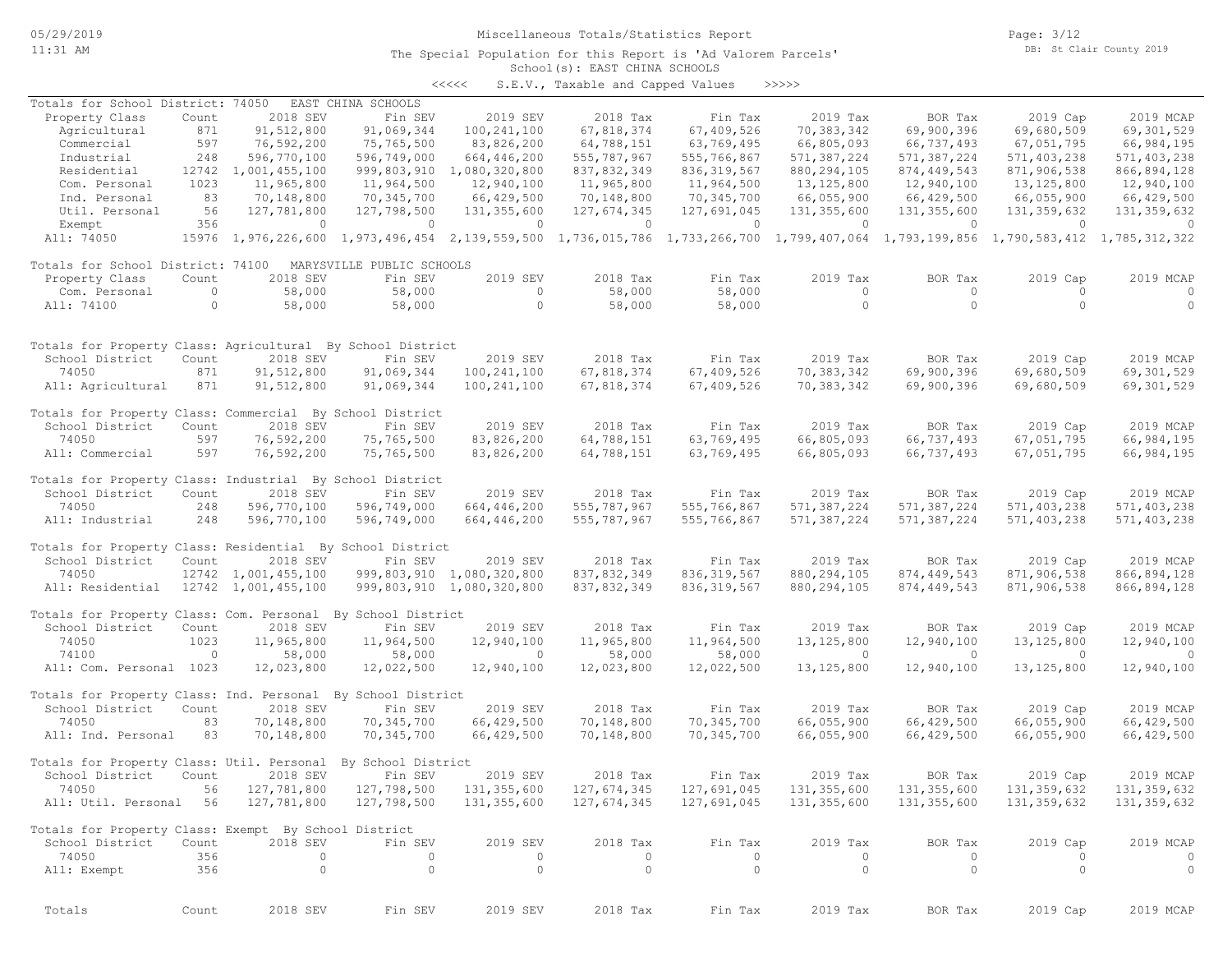05/29/2019 11:31 AM

#### School(s): EAST CHINA SCHOOLS The Special Population for this Report is 'Ad Valorem Parcels'

<<<<< S.E.V., Taxable and Capped Values >>>>>

| Real                                                                                                                                                 |     | 14,458 1,766,330,200 1,763,387,754 1,928,834,300 1,526,226,841 1,523,265,455 1,588,869,764 1,582,474,656 1,580,042,080 1,574,583,090 |  |  |  |  |
|------------------------------------------------------------------------------------------------------------------------------------------------------|-----|--------------------------------------------------------------------------------------------------------------------------------------|--|--|--|--|
| Personal                                                                                                                                             |     | 1,162 209,954,400 210,166,700 210,725,200 209,846,945 210,059,245 210,537,300 210,725,200 210,541,332 210,729,232                    |  |  |  |  |
| Real & Personal 15,620 1,976,284,600 1,973,554,454 2,139,559,500 1,736,073,786 1,733,324,700 1,799,407,064 1,793,199,856 1,790,583,412 1,785,312,322 |     |                                                                                                                                      |  |  |  |  |
| Exempt                                                                                                                                               | 356 |                                                                                                                                      |  |  |  |  |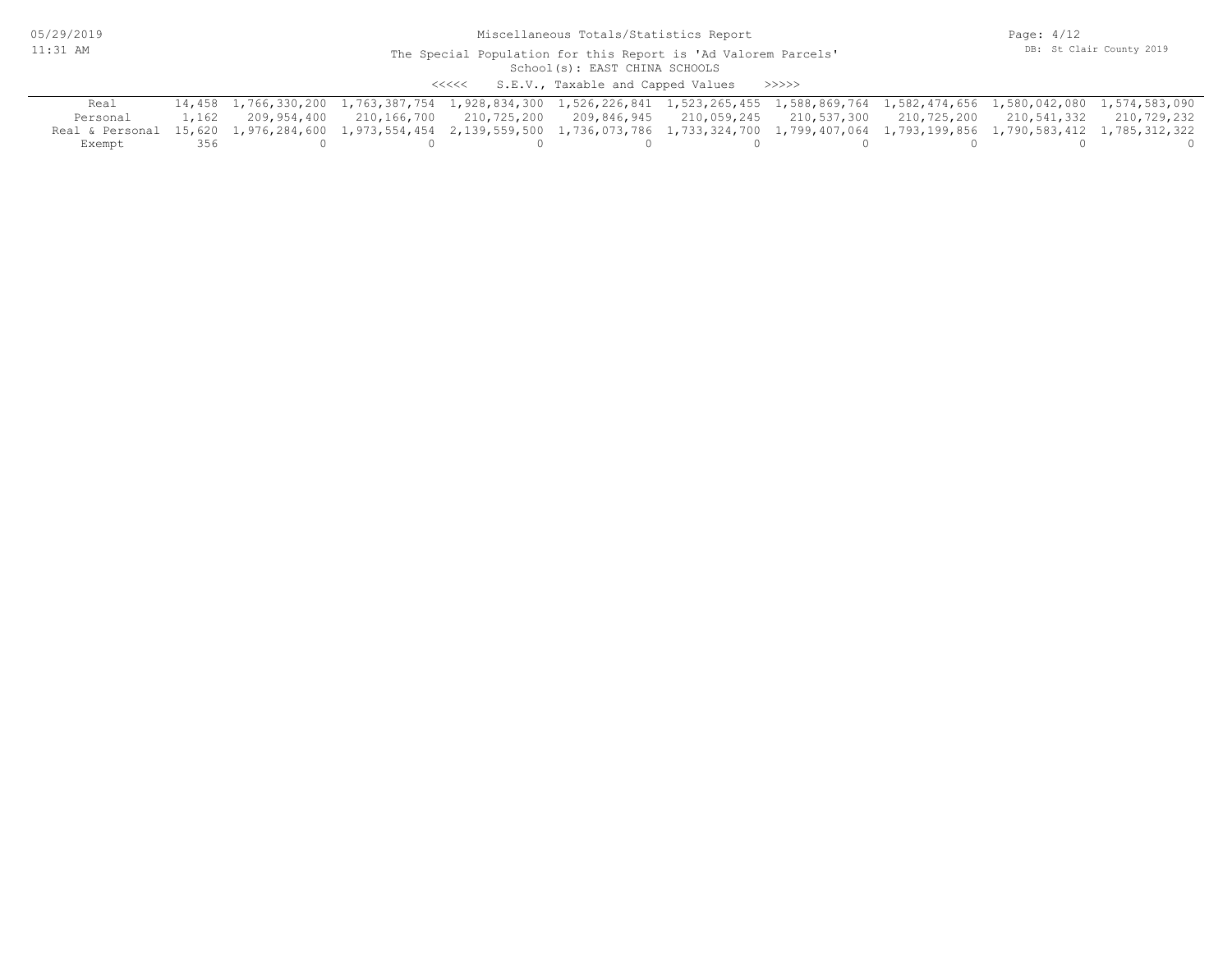Page: 5/12 DB: St Clair County 2019

#### School(s): EAST CHINA SCHOOLS The Special Population for this Report is 'Ad Valorem Parcels'

<<<<< PRE/MBT Percentage Times S.E.V. >>>>>

| Totals for School District: 74050                            |                          |                      | EAST CHINA SCHOOLS        |                                |               |                                |               |                                |               |
|--------------------------------------------------------------|--------------------------|----------------------|---------------------------|--------------------------------|---------------|--------------------------------|---------------|--------------------------------|---------------|
| Property Class                                               | Count                    | 2018 ORIG            | 2018 ORIG                 | Final PRE                      | Final         | W/O Winter                     | W/O Winter    | 2019 ORIG                      | 2019 ORIG     |
|                                                              |                          | PRE                  | Non-PRE                   |                                | Non-PRE       | PRE                            | Non-PRE       | PRE                            | Non-PRE       |
| Agricultural                                                 | 845                      | 87, 512, 798         | 4,000,002                 | 87,047,342                     | 4,022,002     | 87,047,342                     | 4,022,002     | 96,019,689                     | 4,221,411     |
| Commercial                                                   | 37                       | 1,638,899            | 74,953,301                | 1,638,899                      | 74,126,601    | 1,638,899                      | 74,126,601    | 1,854,398                      | 81,971,802    |
| Industrial                                                   | 19                       | 39,529,095           | 557, 241, 005             | 39,529,095                     | 557, 219, 905 | 39,529,095                     | 557, 219, 905 | 39,594,795                     | 624,851,405   |
| Residential                                                  | 9992                     | 884, 923, 702        | 116,531,398               | 886,049,537                    | 113,754,373   | 885, 865, 437                  | 113,938,473   | 961, 254, 120                  | 119,066,680   |
| Com. Personal                                                | 1023                     | 11,965,800           | $\circ$                   | 11,964,500                     | $\circ$       | 11,964,500                     | $\circ$       | 12,940,100                     | $\circ$       |
| Ind. Personal                                                | 83                       | 70,148,800           | $\circ$                   | 70,345,700                     | $\circ$       | 70,345,700                     | $\circ$       | 66,429,500                     | $\circ$       |
| Util. Personal                                               | $\overline{\phantom{0}}$ | $\circ$              | 127,781,800               | $\Omega$                       | 127,798,500   | $\circ$                        | 127,798,500   | $\circ$                        | 131,355,600   |
| Exempt                                                       | 8                        | $\circ$              | $\circ$                   | $\circ$                        | $\circ$       | $\circ$                        | $\circ$       | $\circ$                        | $\circ$       |
| All: 74050                                                   |                          | 12,007 1,095,719,094 |                           | 880, 507, 506 1, 096, 575, 073 |               | 876, 921, 381 1, 096, 390, 973 |               | 877, 105, 481 1, 178, 092, 602 | 961, 466, 898 |
| Totals for School District: 74100                            |                          |                      | MARYSVILLE PUBLIC SCHOOLS |                                |               |                                |               |                                |               |
| Property Class                                               | Count                    | 2018 ORIG            | 2018 ORIG                 | Final PRE                      | Final         | W/O Winter                     | W/O Winter    | 2019 ORIG                      | 2019 ORIG     |
|                                                              |                          | PRE                  | Non-PRE                   |                                | Non-PRE       | PRE                            | Non-PRE       | PRE                            | Non-PRE       |
| Com. Personal                                                | $\circ$                  | 58,000               | $\circ$                   | 58,000                         | $\circ$       | 58,000                         | $\circ$       | $\circ$                        | $\circ$       |
| All: 74100                                                   | $\circ$                  | 58,000               | $\circ$                   | 58,000                         | $\circ$       | 58,000                         | $\circ$       | $\Omega$                       | $\circ$       |
|                                                              |                          |                      |                           |                                |               |                                |               |                                |               |
| Totals for Property Class: Agricultural By School District   |                          |                      |                           |                                |               |                                |               |                                |               |
| School District                                              | Count                    | 2018 ORIG            | 2018 ORIG                 | Final PRE                      | Final         | W/O Winter                     | W/O Winter    | 2019 ORIG                      | 2019 ORIG     |
|                                                              |                          | PRE                  | Non-PRE                   |                                | Non-PRE       | PRE                            | Non-PRE       | <b>PRE</b>                     | Non-PRE       |
| 74050                                                        | 845                      | 87,512,798           | 4,000,002                 | 87,047,342                     | 4,022,002     | 87,047,342                     | 4,022,002     | 96,019,689                     | 4,221,411     |
| All: Agricultural                                            | 845                      | 87, 512, 798         | 4,000,002                 | 87,047,342                     | 4,022,002     | 87,047,342                     | 4,022,002     | 96,019,689                     | 4, 221, 411   |
| Totals for Property Class: Commercial By School District     |                          |                      |                           |                                |               |                                |               |                                |               |
| School District                                              | Count                    | 2018 ORIG            | 2018 ORIG                 | Final PRE                      | Final         | W/O Winter                     | W/O Winter    | 2019 ORIG                      | 2019 ORIG     |
|                                                              |                          | PRE                  | Non-PRE                   |                                | Non-PRE       | PRE                            | Non-PRE       | PRE                            | Non-PRE       |
| 74050                                                        | 37                       | 1,638,899            | 74,953,301                | 1,638,899                      | 74,126,601    | 1,638,899                      | 74,126,601    | 1,854,398                      | 81, 971, 802  |
| All: Commercial                                              | 37                       | 1,638,899            | 74,953,301                | 1,638,899                      | 74,126,601    | 1,638,899                      | 74,126,601    | 1,854,398                      | 81, 971, 802  |
|                                                              |                          |                      |                           |                                |               |                                |               |                                |               |
| Totals for Property Class: Industrial By School District     |                          | 2018 ORIG            |                           |                                |               |                                |               |                                |               |
| School District                                              | Count                    |                      | 2018 ORIG                 | Final PRE                      | Final         | W/O Winter                     | W/O Winter    | 2019 ORIG                      | 2019 ORIG     |
|                                                              |                          | PRE                  | Non-PRE                   |                                | Non-PRE       | PRE                            | Non-PRE       | PRE                            | Non-PRE       |
| 74050                                                        | 19                       | 39,529,095           | 557, 241, 005             | 39,529,095                     | 557, 219, 905 | 39,529,095                     | 557, 219, 905 | 39,594,795                     | 624,851,405   |
| All: Industrial                                              | 19                       | 39,529,095           | 557, 241, 005             | 39,529,095                     | 557, 219, 905 | 39,529,095                     | 557, 219, 905 | 39,594,795                     | 624,851,405   |
| Totals for Property Class: Residential By School District    |                          |                      |                           |                                |               |                                |               |                                |               |
| School District                                              | Count                    | 2018 ORIG            | 2018 ORIG                 | Final PRE                      | Final         | W/O Winter                     | W/O Winter    | 2019 ORIG                      | 2019 ORIG     |
|                                                              |                          | PRE                  | Non-PRE                   |                                | Non-PRE       | PRE                            | Non-PRE       | <b>PRE</b>                     | Non-PRE       |
| 74050                                                        | 9992                     | 884, 923, 702        | 116,531,398               | 886,049,537                    | 113,754,373   | 885, 865, 437                  | 113,938,473   | 961, 254, 120                  | 119,066,680   |
| All: Residential                                             | 9992                     | 884, 923, 702        | 116,531,398               | 886,049,537                    | 113,754,373   | 885, 865, 437                  | 113,938,473   | 961, 254, 120                  | 119,066,680   |
| Totals for Property Class: Com. Personal By School District  |                          |                      |                           |                                |               |                                |               |                                |               |
| School District                                              | Count                    | 2018 ORIG            | 2018 ORIG                 | Final PRE                      | Final         | W/O Winter                     | W/O Winter    | 2019 ORIG                      | 2019 ORIG     |
|                                                              |                          | PRE                  | Non-PRE                   |                                | Non-PRE       | PRE                            | Non-PRE       | PRE                            | Non-PRE       |
| 74050                                                        | 1023                     | 11,965,800           | $\circ$                   | 11,964,500                     | $\circ$       | 11,964,500                     | $\circ$       | 12,940,100                     | $\circ$       |
| 74100                                                        | $\circ$                  | 58,000               | $\circ$                   | 58,000                         | $\circ$       | 58,000                         | $\circ$       | $\Omega$                       | $\circ$       |
| All: Com. Personal 1023                                      |                          | 12,023,800           | $\Omega$                  | 12,022,500                     | $\Omega$      | 12,022,500                     | $\Omega$      | 12,940,100                     | $\circ$       |
|                                                              |                          |                      |                           |                                |               |                                |               |                                |               |
| Totals for Property Class: Ind. Personal By School District  |                          |                      |                           |                                |               |                                |               |                                |               |
| School District                                              | Count                    | 2018 ORIG            | 2018 ORIG                 | Final PRE                      | Final         | W/O Winter                     | W/O Winter    | 2019 ORIG                      | 2019 ORIG     |
|                                                              |                          | PRE                  | Non-PRE                   |                                | $Non-PRE$     | PRE                            | Non-PRE       | PRE                            | Non-PRE       |
| 74050                                                        | 83                       | 70,148,800           | 0                         | 70,345,700                     | $\circ$       | 70,345,700                     | $\circ$       | 66,429,500                     | 0             |
| All: Ind. Personal                                           | 83                       | 70,148,800           | $\circ$                   | 70,345,700                     | $\circ$       | 70,345,700                     | $\circ$       | 66,429,500                     | $\circ$       |
| Totals for Property Class: Util. Personal By School District |                          |                      |                           |                                |               |                                |               |                                |               |
| School District                                              | Count                    | 2018 ORIG            | 2018 ORIG                 | Final PRE                      | Final         | W/O Winter                     | W/O Winter    | 2019 ORIG                      | 2019 ORIG     |
|                                                              |                          | PRE                  | Non-PRE                   |                                | Non-PRE       | PRE                            | Non-PRE       | PRE                            | Non-PRE       |
| 74050                                                        | $\circ$                  | $\mathbf{0}$         | 127,781,800               | $\Omega$                       | 127,798,500   | $\circ$                        | 127,798,500   | $\circ$                        | 131, 355, 600 |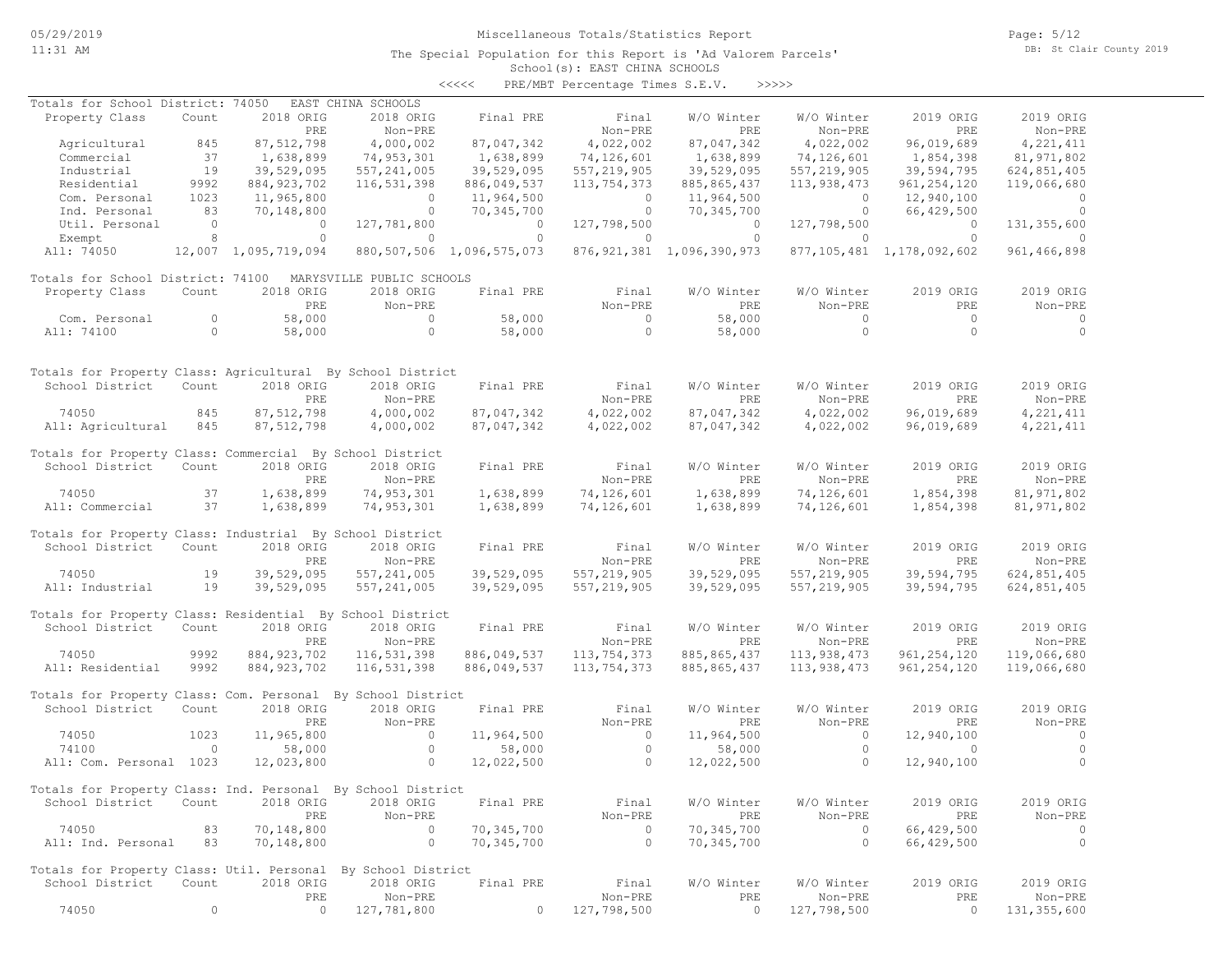05/29/2019 11:31 AM

## Miscellaneous Totals/Statistics Report

Page: 6/12 DB: St Clair County 2019

|                                   |          |               |                    | <<<<          | PRE/MBT Percentage Times S.E.V. |               | >>>>>       |               |               |  |
|-----------------------------------|----------|---------------|--------------------|---------------|---------------------------------|---------------|-------------|---------------|---------------|--|
| All: Util. Personal               | $\Omega$ | 0.            | 127,781,800        | 0             | 127,798,500                     | 0             | 127,798,500 | $\circ$       | 131,355,600   |  |
| Totals for Property Class: Exempt |          |               | By School District |               |                                 |               |             |               |               |  |
| School District                   | Count    | 2018 ORIG     | 2018 ORIG          | Final PRE     | Final                           | W/O Winter    | W/O Winter  | 2019 ORIG     | 2019 ORIG     |  |
|                                   |          | PRE           | Non-PRE            |               | Non-PRE                         | PRE           | Non-PRE     | PRE           | Non-PRE       |  |
| 74050                             | 8        |               | $\Omega$           |               |                                 |               |             |               |               |  |
| All: Exempt                       | 8        |               | 0                  |               |                                 |               |             |               |               |  |
| Totals                            | Count    | 2018 ORIG     | 2018 ORIG          | Final PRE     | Final                           | W/O Winter    | W/O Winter  | 2019 ORIG     | 2019 ORIG     |  |
|                                   |          | PRE           | Non-PRE            |               | Non-PRE                         | PRE           | Non-PRE     | PRE           | Non-PRE       |  |
| Real                              | 10,893   | 1,013,604,494 | 752,725,706        | 1,014,264,873 | 749,122,881                     | 1,014,080,773 | 749,306,981 | 1,098,723,002 | 830, 111, 298 |  |
| Personal                          | 1,106    | 82,172,600    | 127,781,800        | 82,368,200    | 127,798,500                     | 82,368,200    | 127,798,500 | 79,369,600    | 131,355,600   |  |
| Real & Personal                   | 11,999   | 1,095,777,094 | 880,507,506        | 1,096,633,073 | 876,921,381                     | 1,096,448,973 | 877,105,481 | 1,178,092,602 | 961,466,898   |  |
| Exempt                            | 8        |               |                    |               |                                 |               |             |               |               |  |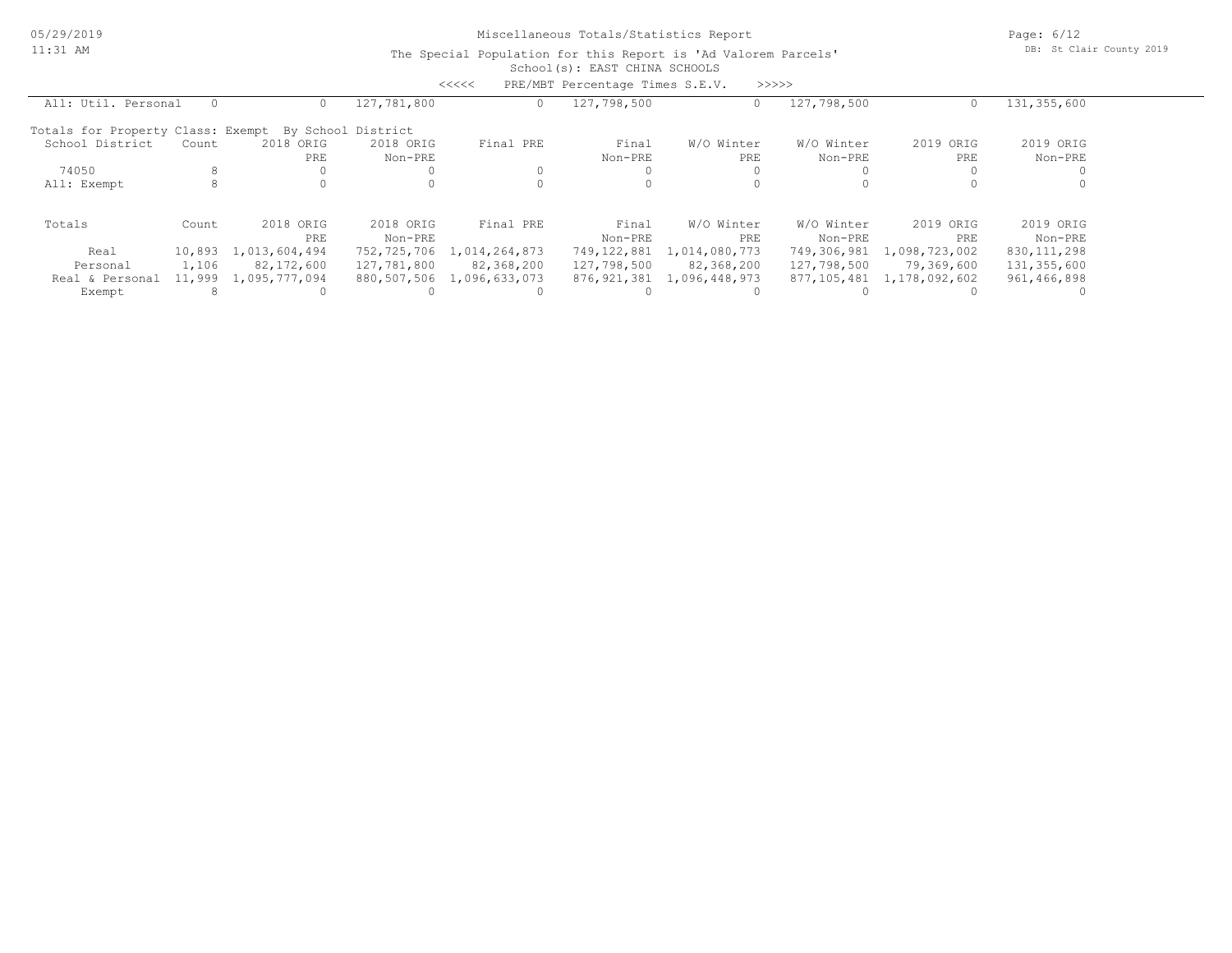Page: 7/12 DB: St Clair County 2019

| <<<< | PRE/MBT Percentage Times Taxable |  |  | >>>>> |
|------|----------------------------------|--|--|-------|
|------|----------------------------------|--|--|-------|

| Totals for School District: 74050                                              |            |                          | EAST CHINA SCHOOLS        |                       |                     |                          |                    |                       |                      |
|--------------------------------------------------------------------------------|------------|--------------------------|---------------------------|-----------------------|---------------------|--------------------------|--------------------|-----------------------|----------------------|
| Property Class                                                                 | Count      | 2018 ORIG                | 2018 ORIG                 | Final PRE             | Final               | W/O Winter               | W/O Winter         | 2019 ORIG             | 2019 ORIG            |
|                                                                                |            | PRE                      | Non-PRE                   |                       | Non-PRE             | PRE                      | Non-PRE            | PRE                   | Non-PRE              |
| Agricultural                                                                   | 845        | 64,476,078               | 3,342,296                 | 64,041,117            | 3,368,409           | 64,041,117               | 3,368,409          | 66,529,959            | 3,370,437            |
| Commercial                                                                     | 37         | 1,449,375                | 63,338,776                | 1,449,375             | 62,320,120          | 1,449,375                | 62,320,120         | 1,570,514             | 65,166,979           |
| Industrial                                                                     | 19         | 25,715,197               | 530,072,770               | 25,715,197            | 530,051,670         | 25, 715, 197             | 530,051,670        | 26, 285, 773          | 545, 101, 451        |
| Residential                                                                    | 9992       | 742, 102, 585            | 95,729,764                | 743,130,318           | 93,189,249          | 742,963,770              | 93, 355, 797       | 778, 353, 954         | 96,095,589           |
| Com. Personal<br>Ind. Personal                                                 | 1023<br>83 | 11,965,800<br>70,148,800 | $\circ$<br>$\circ$        | 11,964,500            | $\circ$<br>$\Omega$ | 11,964,500<br>70,345,700 | $\circ$<br>$\circ$ | 12,940,100            | $\Omega$<br>$\Omega$ |
| Util. Personal                                                                 | $\circ$    | $\circ$                  | 127,674,345               | 70,345,700<br>$\circ$ | 127,691,045         | $\circ$                  | 127,691,045        | 66,429,500<br>$\circ$ | 131, 355, 600        |
| Exempt                                                                         | 8          | $\circ$                  | $\circ$                   | $\circ$               | $\circ$             | $\circ$                  | $\circ$            | $\circ$               | $\Omega$             |
| All: 74050                                                                     | 12007      | 915,857,835              | 820, 157, 951             | 916,646,207           | 816,620,493         | 916, 479, 659            | 816,787,041        | 952,109,800           | 841,090,056          |
|                                                                                |            |                          |                           |                       |                     |                          |                    |                       |                      |
| Totals for School District: 74100                                              |            |                          | MARYSVILLE PUBLIC SCHOOLS |                       |                     |                          |                    |                       |                      |
| Property Class                                                                 | Count      | 2018 ORIG                | 2018 ORIG                 | Final PRE             | Final               | W/O Winter               | W/O Winter         | 2019 ORIG             | 2019 ORIG            |
|                                                                                |            | PRE                      | Non-PRE                   |                       | Non-PRE             | PRE                      | Non-PRE            | PRE                   | Non-PRE              |
| Com. Personal                                                                  | $\circ$    | 58,000                   | $\circ$                   | 58,000                | $\Omega$            | 58,000                   | $\circ$            | $\Omega$              | $\circ$              |
| All: 74100                                                                     | $\circ$    | 58,000                   | $\circ$                   | 58,000                | $\Omega$            | 58,000                   | $\circ$            | $\Omega$              | $\Omega$             |
|                                                                                |            |                          |                           |                       |                     |                          |                    |                       |                      |
|                                                                                |            |                          |                           |                       |                     |                          |                    |                       |                      |
| Totals for Property Class: Agricultural By School District                     |            |                          |                           |                       |                     |                          |                    |                       |                      |
| School District                                                                | Count      | 2018 ORIG                | 2018 ORIG                 | Final PRE             | Final               | W/O Winter               | W/O Winter         | 2019 ORIG             | 2019 ORIG            |
|                                                                                |            | PRE                      | Non-PRE                   |                       | Non-PRE             | PRE                      | Non-PRE            | PRE                   | Non-PRE              |
| 74050                                                                          | 845        | 64,476,078               | 3,342,296                 | 64,041,117            | 3,368,409           | 64,041,117               | 3,368,409          | 66,529,959            | 3,370,437            |
| All: Agricultural                                                              | 845        | 64,476,078               | 3,342,296                 | 64,041,117            | 3,368,409           | 64,041,117               | 3,368,409          | 66,529,959            | 3,370,437            |
| Totals for Property Class: Commercial By School District                       |            |                          |                           |                       |                     |                          |                    |                       |                      |
| School District                                                                | Count      | 2018 ORIG                | 2018 ORIG                 | Final PRE             | Final               | W/O Winter               | W/O Winter         | 2019 ORIG             | 2019 ORIG            |
|                                                                                |            | PRE                      | Non-PRE                   |                       | Non-PRE             | PRE                      | Non-PRE            | PRE                   | Non-PRE              |
| 74050                                                                          | 37         | 1,449,375                | 63, 338, 776              | 1,449,375             | 62,320,120          | 1,449,375                | 62,320,120         | 1,570,514             | 65,166,979           |
| All: Commercial                                                                | 37         | 1,449,375                | 63, 338, 776              | 1,449,375             | 62,320,120          | 1,449,375                | 62,320,120         | 1,570,514             | 65,166,979           |
|                                                                                |            |                          |                           |                       |                     |                          |                    |                       |                      |
| Totals for Property Class: Industrial By School District                       |            |                          |                           |                       |                     |                          |                    |                       |                      |
| School District                                                                | Count      | 2018 ORIG                | 2018 ORIG                 | Final PRE             | Final               | W/O Winter               | W/O Winter         | 2019 ORIG             | 2019 ORIG            |
|                                                                                |            | PRE                      | Non-PRE                   |                       | Non-PRE             | PRE                      | Non-PRE            | PRE                   | Non-PRE              |
| 74050                                                                          | 19         | 25, 715, 197             | 530,072,770               | 25,715,197            | 530,051,670         | 25, 715, 197             | 530,051,670        | 26, 285, 773          | 545, 101, 451        |
| All: Industrial                                                                | 19         | 25,715,197               | 530,072,770               | 25,715,197            | 530,051,670         | 25,715,197               | 530,051,670        | 26, 285, 773          | 545, 101, 451        |
|                                                                                |            |                          |                           |                       |                     |                          |                    |                       |                      |
| Totals for Property Class: Residential By School District                      |            |                          |                           |                       |                     |                          |                    |                       |                      |
| School District                                                                | Count      | 2018 ORIG                | 2018 ORIG                 | Final PRE             | Final               | W/O Winter               | W/O Winter         | 2019 ORIG             | 2019 ORIG            |
|                                                                                |            | PRE                      | Non-PRE                   |                       | Non-PRE             | PRE                      | Non-PRE            | PRE                   | Non-PRE              |
| 74050                                                                          | 9992       | 742, 102, 585            | 95,729,764                | 743, 130, 318         | 93,189,249          | 742,963,770              | 93, 355, 797       | 778, 353, 954         | 96,095,589           |
| All: Residential                                                               | 9992       | 742, 102, 585            | 95,729,764                | 743, 130, 318         | 93, 189, 249        | 742,963,770              | 93, 355, 797       | 778, 353, 954         | 96,095,589           |
|                                                                                |            |                          |                           |                       |                     |                          |                    |                       |                      |
| Totals for Property Class: Com. Personal By School District<br>School District | Count      | 2018 ORIG                | 2018 ORIG                 | Final PRE             | Final               | W/O Winter               | W/O Winter         | 2019 ORIG             | 2019 ORIG            |
|                                                                                |            | PRE                      | Non-PRE                   |                       | Non-PRE             | PRE                      | Non-PRE            | PRE                   | Non-PRE              |
| 74050                                                                          | 1023       | 11,965,800               | $\circ$                   | 11,964,500            | $\circ$             | 11,964,500               | $\circ$            | 12,940,100            | $\circ$              |
| 74100                                                                          | $\circ$    | 58,000                   | $\circ$                   | 58,000                | $\circ$             | 58,000                   | $\circ$            | $\Omega$              | $\circ$              |
| All: Com. Personal 1023                                                        |            | 12,023,800               | $\Omega$                  | 12,022,500            | $\Omega$            | 12,022,500               | $\Omega$           | 12,940,100            | $\Omega$             |
|                                                                                |            |                          |                           |                       |                     |                          |                    |                       |                      |
| Totals for Property Class: Ind. Personal By School District                    |            |                          |                           |                       |                     |                          |                    |                       |                      |
| School District Count                                                          |            | 2018 ORIG                | 2018 ORIG                 | Final PRE             | Final               | W/O Winter               | W/O Winter         | 2019 ORIG             | 2019 ORIG            |
|                                                                                |            | PRE                      | Non-PRE                   |                       | Non-PRE             | PRE                      | Non-PRE            | PRE                   | Non-PRE              |
| 74050                                                                          | 83         | 70,148,800               | $\circ$                   | 70,345,700            | $\sim$ 0            | 70, 345, 700             | $\sim$ 0           | 66,429,500            | $\sim$ 0             |
| All: Ind. Personal 83                                                          |            | 70,148,800               | $\circ$                   | 70,345,700            | $\overline{0}$      | 70,345,700               | $\circ$            | 66,429,500            | $\overline{0}$       |
|                                                                                |            |                          |                           |                       |                     |                          |                    |                       |                      |
| Totals for Property Class: Util. Personal By School District                   |            |                          |                           |                       |                     |                          |                    |                       |                      |
| School District                                                                | Count      | 2018 ORIG                | 2018 ORIG                 | Final PRE             | Final               | W/O Winter               | W/O Winter         | 2019 ORIG             | 2019 ORIG            |
|                                                                                |            | PRE                      | Non-PRE                   |                       | Non-PRE             | PRE                      | Non-PRE            | PRE                   | Non-PRE              |
| 74050                                                                          | $\circ$    | $\circ$                  | 127,674,345               | $\overline{0}$        | 127,691,045         | $\circ$                  | 127,691,045        | $\circ$               | 131,355,600          |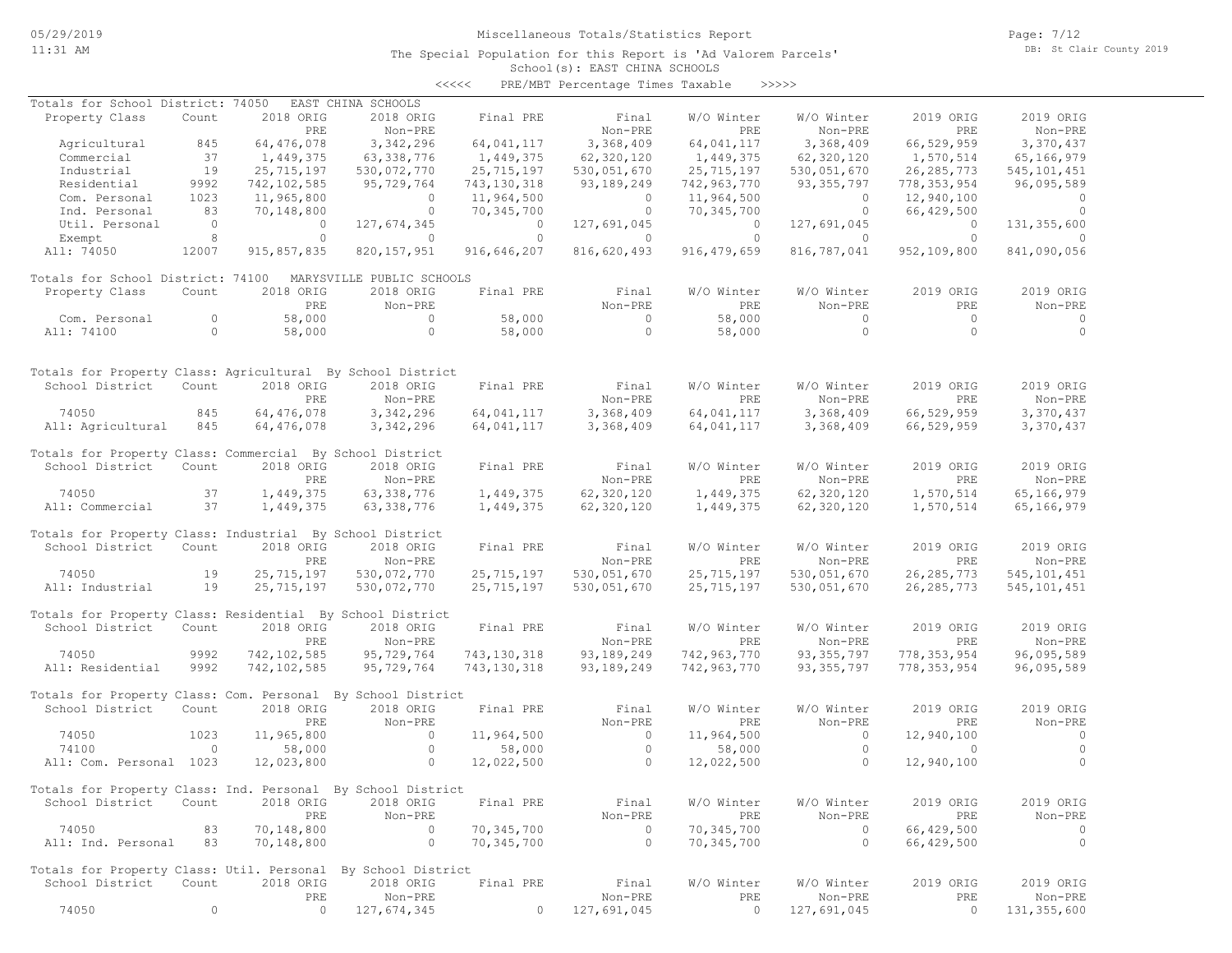|                                                                                                       |        |               |                    | <<<<        | PRE/MBT Percentage Times Taxable |             | >>>>>       |             |             |  |
|-------------------------------------------------------------------------------------------------------|--------|---------------|--------------------|-------------|----------------------------------|-------------|-------------|-------------|-------------|--|
| All: Util. Personal<br>127,674,345<br>127,691,045<br>127,691,045<br>131,355,600<br>0<br>0<br>$\Omega$ |        |               |                    |             |                                  |             |             |             |             |  |
| Totals for Property Class: Exempt                                                                     |        |               | By School District |             |                                  |             |             |             |             |  |
| School District                                                                                       | Count  | 2018 ORIG     | 2018 ORIG          | Final PRE   | Final                            | W/O Winter  | W/O Winter  | 2019 ORIG   | 2019 ORIG   |  |
|                                                                                                       |        | PRE           | Non-PRE            |             | Non-PRE                          | PRE         | Non-PRE     | PRE         | Non-PRE     |  |
| 74050                                                                                                 | 8      |               |                    |             |                                  |             |             |             |             |  |
| All: Exempt                                                                                           | 8      |               |                    |             |                                  |             |             |             |             |  |
| Totals                                                                                                | Count  | 2018 ORIG     | 2018 ORIG          | Final PRE   | Final                            | W/O Winter  | W/O Winter  | 2019 ORIG   | 2019 ORIG   |  |
|                                                                                                       |        | PRE           | Non-PRE            |             | Non-PRE                          | PRE         | Non-PRE     | PRE         | Non-PRE     |  |
| Real                                                                                                  | 10,893 | 833,743,235   | 692,483,606        | 834,336,007 | 688, 929, 448                    | 834,169,459 | 689,095,996 | 872,740,200 | 709,734,456 |  |
| Personal                                                                                              | 1,106  | 82,172,600    | 127,674,345        | 82,368,200  | 127,691,045                      | 82,368,200  | 127,691,045 | 79,369,600  | 131,355,600 |  |
| Real & Personal                                                                                       | 11,999 | 915, 915, 835 | 820,157,951        | 916,704,207 | 816,620,493                      | 916,537,659 | 816,787,041 | 952,109,800 | 841,090,056 |  |
| Exempt                                                                                                |        |               |                    |             |                                  |             |             |             |             |  |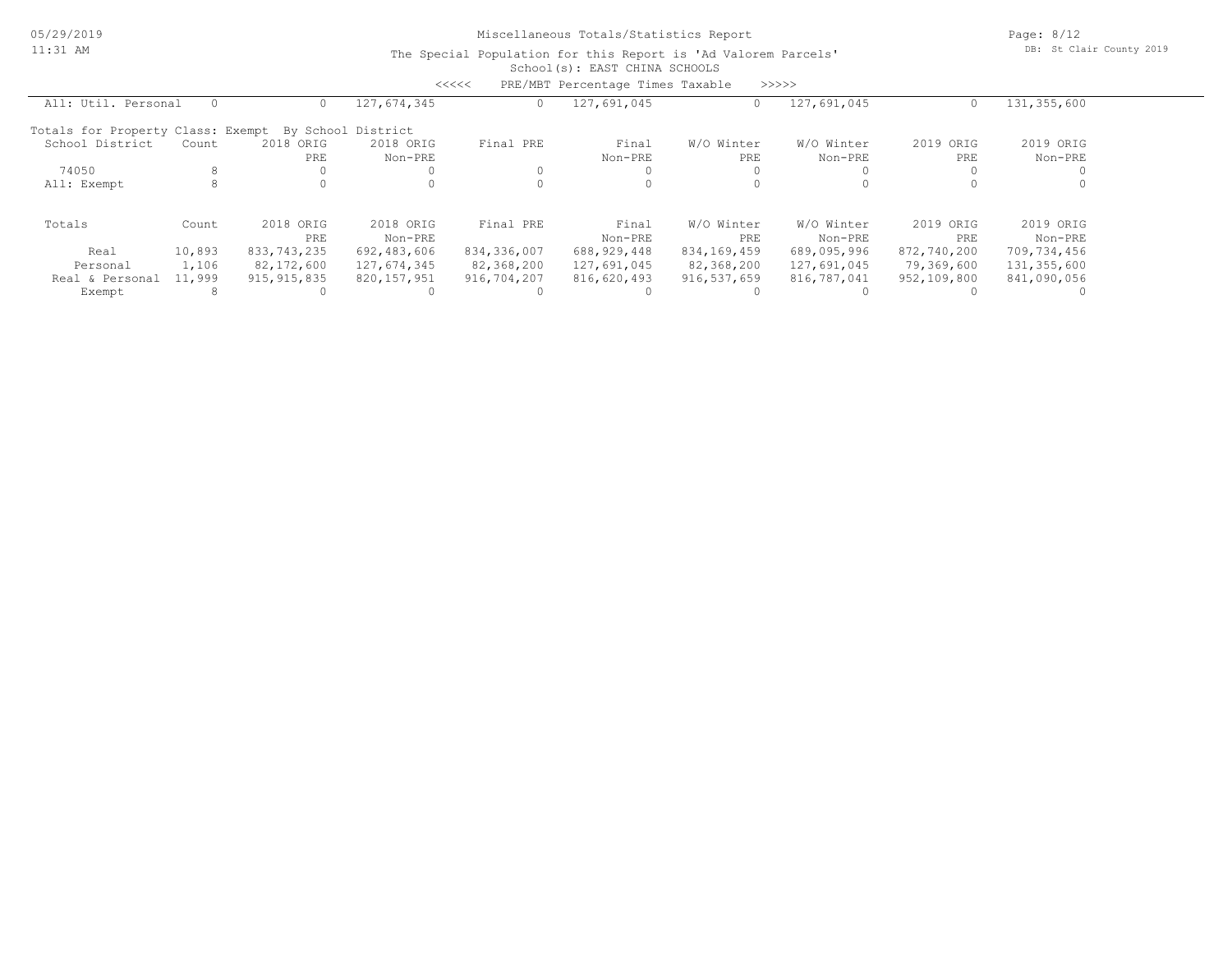\*\*\*\*\* DDA/LDFA Totals \*\*\*\*\*

|                     |       | Base       | Current    | Current    | Current    | Final      | Final      | Final        |
|---------------------|-------|------------|------------|------------|------------|------------|------------|--------------|
| DDA/LDFA            | Count | Value      | Assessed   | Taxable    | Captured   | Assessed   | Taxable    | Captured     |
| TIFA #3             | 258   | 4,408,700  | 11,217,500 | 8,395,574  | 3,989,074  | 10,187,400 | 7,729,043  | 3,325,843    |
| TIFA #2             | 65    | 2,789,000  | 4,883,100  | 3,672,861  | 925,861    | 4,283,500  | 3,596,938  | 849,938      |
| TIFA #1             | 140   | 2,381,225  | 6,567,700  | 5,057,860  | 2,546,555  | 5,529,100  | 4,560,744  | 2,112,019    |
| CHRYSLER            | 12    |            | 3,018,600  | 2,315,192  |            | 2,691,200  | 2,278,135  | $\Omega$     |
| $2001 - 50$ YRS     | 33    |            | 136,600    | 111,201    | 111,201    | 111,700    | 108,595    | 108,595      |
| DDA DIST 2002       | 390   | 20,638,762 | 24,193,500 | 20,565,083 | $-186,479$ | 20,305,700 | 17,947,951 | $-2,762,296$ |
| SAD #80-02 MULBERRY |       |            | 194,000    | 177,740    | 177,740    | 156,600    | 126,760    | 126,760      |
| 2013 DISTRICT       | 28    | 155,111    | 10,847,400 | 9,256,779  | 9,101,668  | 10,246,600 | 9,203,056  | 9,047,945    |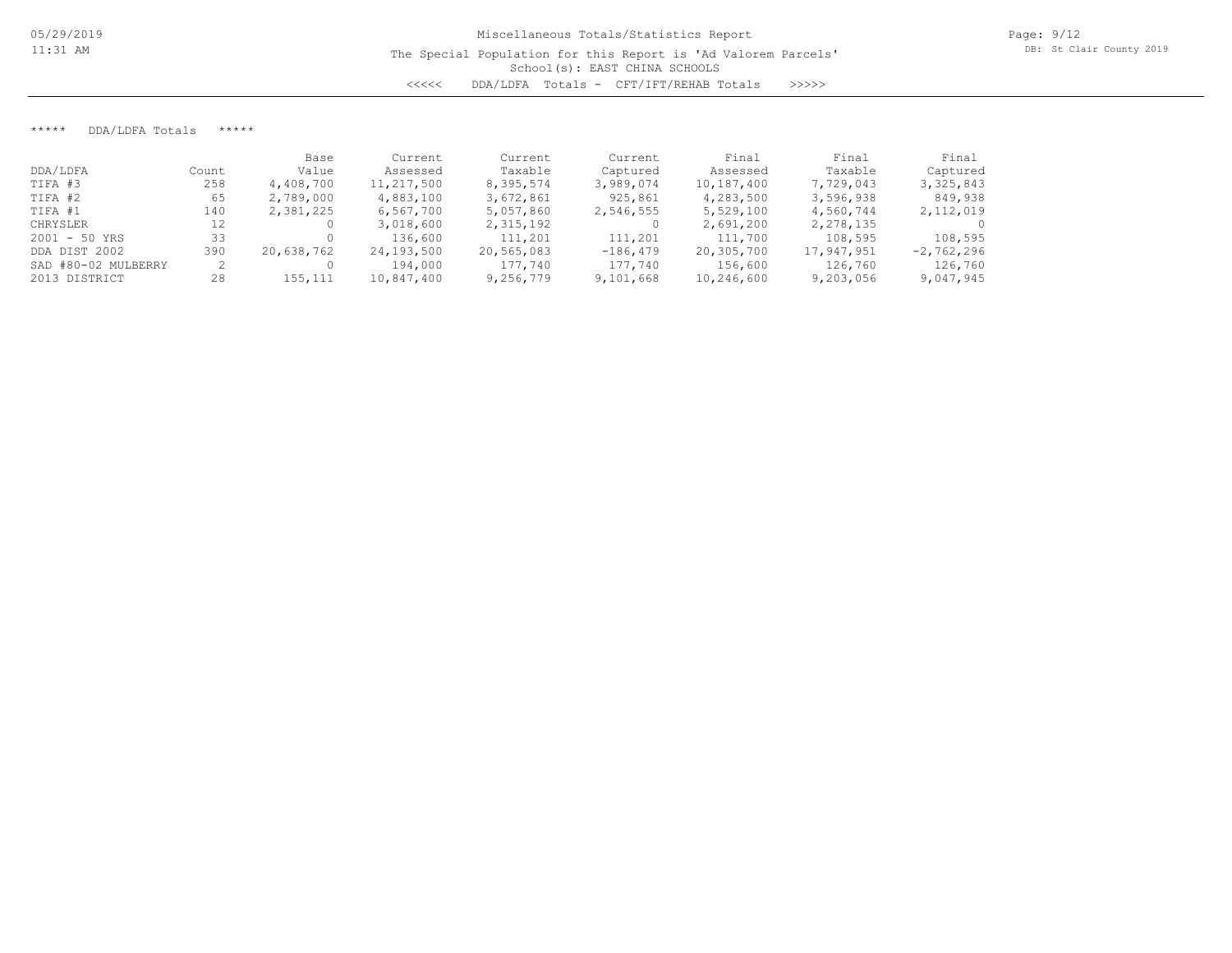School(s): EAST CHINA SCHOOLS

<<<<< Special Act Totals >>>>>

\*\*\*\*\* DDA/LDFA Totals \*\*\*\*\*

|                     |       | Base       | Current    | Current    | Current    | Final      | Final      | Final        |
|---------------------|-------|------------|------------|------------|------------|------------|------------|--------------|
| DDA/LDFA            | Count | Value      | Assessed   | Taxable    | Captured   | Assessed   | Taxable    | Captured     |
| TIFA #3             | 258   | 4,408,700  | 11,217,500 | 8,395,574  | 3,989,074  | 10,187,400 | 7,729,043  | 3, 325, 843  |
| TIFA #2             | 65    | 2,789,000  | 4,883,100  | 3,672,861  | 925,861    | 4,283,500  | 3,596,938  | 849,938      |
| TIFA #1             | 140   | 2,381,225  | 6,567,700  | 5,057,860  | 2,546,555  | 5,529,100  | 4,560,744  | 2,112,019    |
| CHRYSLER            | 12    |            | 3,018,600  | 2,315,192  |            | 2,691,200  | 2,278,135  |              |
| $2001 - 50$ YRS     | 33    |            | 136,600    | 111,201    | 111,201    | 111,700    | 108,595    | 108,595      |
| DDA DIST 2002       | 390   | 20,638,762 | 24,193,500 | 20,565,083 | $-186,479$ | 20,305,700 | 17,947,951 | $-2,762,296$ |
| SAD #80-02 MULBERRY |       |            | 194,000    | 177,740    | 177,740    | 156,600    | 126,760    | 126,760      |
| 2013 DISTRICT       | 28    | 155,111    | 10,847,400 | 9,256,779  | 9,101,668  | 10,246,600 | 9,203,056  | 9,047,945    |

## \*\*\*\*\* Special Act Totals \*\*\*\*\*

|                      |                 | Count | SEV Value | Taxable Value |
|----------------------|-----------------|-------|-----------|---------------|
| State Land Bank Sale | Real            |       |           |               |
| State Land Bank Sale | Personal        |       |           |               |
| State Land Bank Sale | Real & Personal |       |           |               |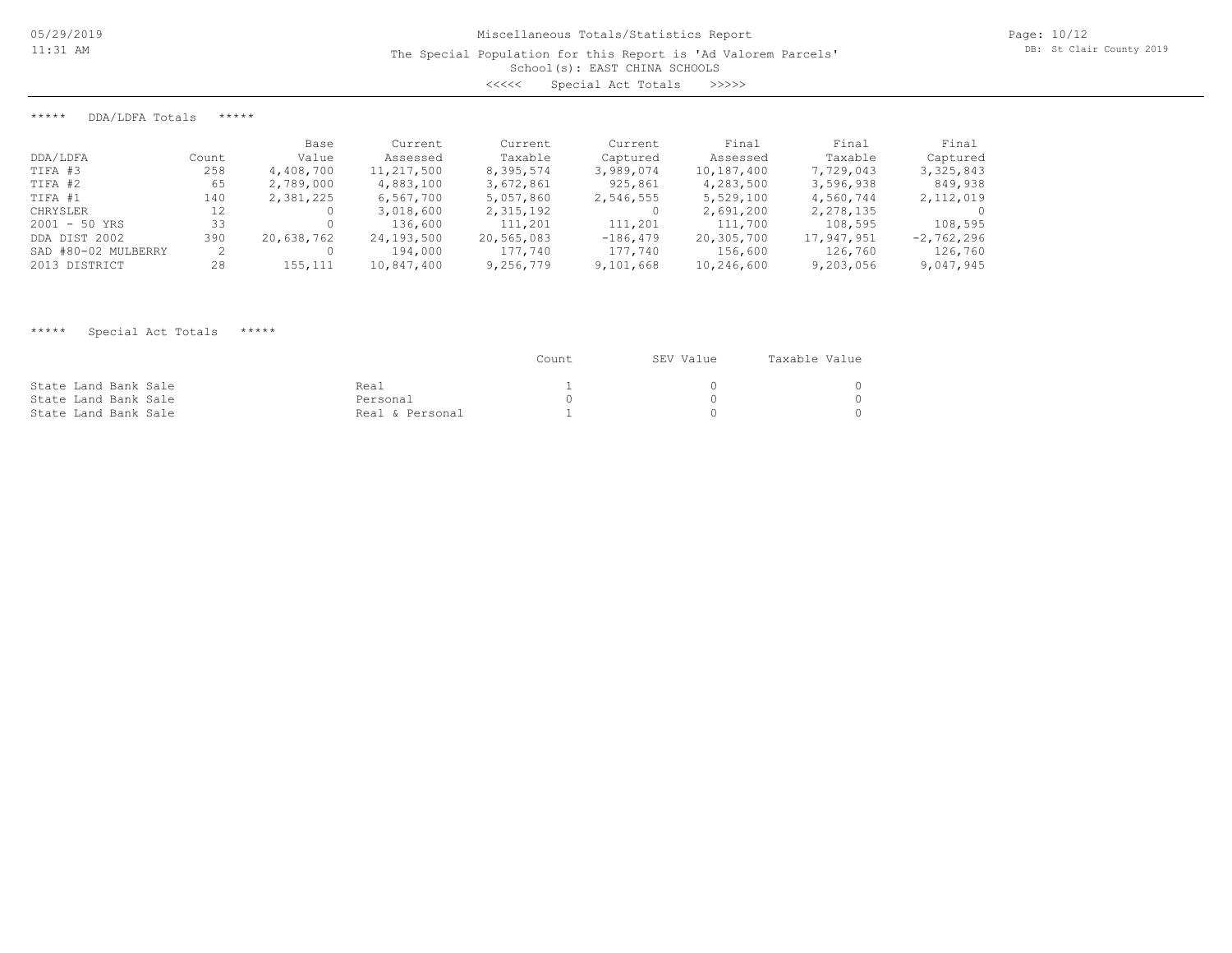### School(s): EAST CHINA SCHOOLS The Special Population for this Report is 'Ad Valorem Parcels'

Page: 11/12 DB: St Clair County 2019

<<<<< Top 20 Statistics >>>>>

| Top 20 S.E.V.s<br>$***$ * * *<br>***** |                              |                            |                            |
|----------------------------------------|------------------------------|----------------------------|----------------------------|
| $18 - 051 - 0001 - 000$                | DETROIT EDISON CO            |                            | \$201,080,100              |
| 13-013-1001-000                        | DETROIT EDISON CO            |                            | \$175,677,500              |
| 13-013-1001-001                        | DETROIT EDISON CO            |                            | \$101, 763, 100            |
| 18-051-0001-100                        | DETROIT EDISON CO            |                            | \$63,313,000               |
| 13-999-0410-500                        | DTE GAS COMPANY              |                            | \$43, 234, 800             |
| 18-018-3001-000                        | DTE ELECTRIC COMPANY         |                            | \$35,821,500               |
| 18-998-0010-200                        | DETROIT EDISON CO            | \$                         | 35,618,100                 |
| $30 - 999 - 0360 - 000$                | ENBRIDGE ENERGY LIMITED PART | \$                         | 20,659,400                 |
| 18-999-0019-800                        | ITC TRANSMISSION             | \$                         | 14,256,700                 |
| 13-999-0410-000                        | DTE GAS COMPANY              | \$                         | 12,263,400                 |
| $07 - 999 - 0360 - 000$                | PLAINS LPG SERVICES          | \$                         | 10,287,300                 |
| 13-999-0365-000                        | ITC TRANSMISSION             | $\dot{\tilde{\mathbf{S}}}$ | 8,085,000                  |
| 13-999-0200-000                        | DTE ELECTRIC COMPANY         | $\dot{\tilde{\mathbf{S}}}$ | 7,703,000                  |
| 16-999-0022-000                        | ENBRIDGE ENERGY LTD          |                            | 7,685,700                  |
| 18-999-0010-300                        | DTE ELECTRIC COMPANY         | なさ                         | 5,291,600                  |
| 18-999-0010-000                        | DTE ELECTRIC COMPANY         |                            | 4,484,100                  |
| 18-999-0010-100                        | DTE ELECTRIC COMPANY         |                            | 4,230,700                  |
| 23-999-0064-000                        | M L CHARTIER EXCAVATING      |                            | $5 - 5$<br>3,490,700       |
| 30-999-0170-000                        | DTE ELECTRIC COMPANY         |                            | 2,717,400                  |
| $30 - 999 - 0700 - 000$                | SEMCO ENERGY GAS CO          | \$                         | 2,693,800                  |
|                                        |                              |                            |                            |
|                                        |                              |                            |                            |
| Top 20 Taxable Values *****<br>*****   |                              |                            |                            |
| 13-013-1001-000                        | DETROIT EDISON CO            |                            | \$171, 202, 325            |
| $18 - 051 - 0001 - 000$                | DETROIT EDISON CO            |                            | \$163, 126, 784            |
| 13-013-1001-001                        | DETROIT EDISON CO            |                            | \$100,857,156              |
| 18-051-0001-100                        | DETROIT EDISON CO            |                            | \$51,467,114               |
| 13-999-0410-500                        | DTE GAS COMPANY              |                            |                            |
| 18-998-0010-200                        | DETROIT EDISON CO            |                            | \$43, 234, 800             |
| 18-018-3001-000                        | DTE ELECTRIC COMPANY         |                            | \$23,416,125               |
| $30 - 999 - 0360 - 000$                | ENBRIDGE ENERGY LIMITED PART |                            | \$22, 751, 505             |
| 18-999-0019-800                        | ITC TRANSMISSION             |                            | \$20,659,400<br>14,256,700 |
| 13-999-0410-000                        | DTE GAS COMPANY              | \$                         | 12,263,400                 |
| $07 - 999 - 0360 - 000$                | PLAINS LPG SERVICES          | \$                         | 10,287,300                 |
| 13-999-0365-000                        | ITC TRANSMISSION             | \$                         | 8,085,000                  |
| 13-999-0200-000                        | DTE ELECTRIC COMPANY         | \$                         | 7,703,000                  |
| 16-999-0022-000                        | ENBRIDGE ENERGY LTD          | \$                         | 7,685,700                  |
| 18-999-0010-300                        | DTE ELECTRIC COMPANY         |                            | 5,291,600                  |
| 18-999-0010-000                        | DTE ELECTRIC COMPANY         |                            | 4,484,100                  |
| 18-999-0010-100                        | DTE ELECTRIC COMPANY         |                            | 4,230,700                  |
| $23 - 999 - 0064 - 000$                | M L CHARTIER EXCAVATING      |                            | 3,490,700                  |
| $30 - 999 - 0170 - 000$                | DTE ELECTRIC COMPANY         | \$\$\$\$\$\$\$\$\$         | 2,717,400                  |
| $30 - 999 - 0700 - 000$                | SEMCO ENERGY GAS CO          | \$                         | 2,693,800                  |

| ***** Top 20 Owners by Taxable Value |     | ***** |  |                                           |
|--------------------------------------|-----|-------|--|-------------------------------------------|
| DETROIT EDISON CO                    | has |       |  | 515,976,207 Taxable Value in 44 Parcel(s) |
| DTE GAS COMPANY                      | has |       |  | 58,180,600 Taxable Value in 6 Parcel(s)   |
| DTE ELECTRIC COMPANY                 | has |       |  | 56,936,405 Taxable Value in 14 Parcel(s)  |
| TTC TRANSMISSION                     | has |       |  | $23,129,900$ Taxable Value in 6 Parcel(s) |
| ENBRIDGE ENERGY LIMITED PART         | has |       |  | $20,659,400$ Taxable Value in 1 Parcel(s) |
| PLAINS LPG SERVICES                  | has |       |  | 10,370,000 Taxable Value in 2 Parcel(s)   |
| ENBRIDGE ENERGY LTD                  | has |       |  | 7,685,700 Taxable Value in 1 Parcel(s)    |
| SEMCO ENERGY GAS CO                  | has |       |  | 7,153,053 Taxable Value in 15 Parcel(s)   |
| CONSUMERS ENERGY CO                  | has |       |  | $4,491,300$ Taxable Value in 3 Parcel(s)  |
| ST CLAIR FUELS LLC                   | has |       |  | 3,839,300 Taxable Value in 2 Parcel(s)    |
| M L CHARTIER EXCAVATING              | has |       |  | $3,490,700$ Taxable Value in 1 Parcel(s)  |
| KNOLLS LC                            | has |       |  | $3,105,550$ Taxable Value in 2 Parcel(s)  |
| VECTOR PIPELINE LP                   | has |       |  | 2,474,200 Taxable Value in 2 Parcel(s)    |